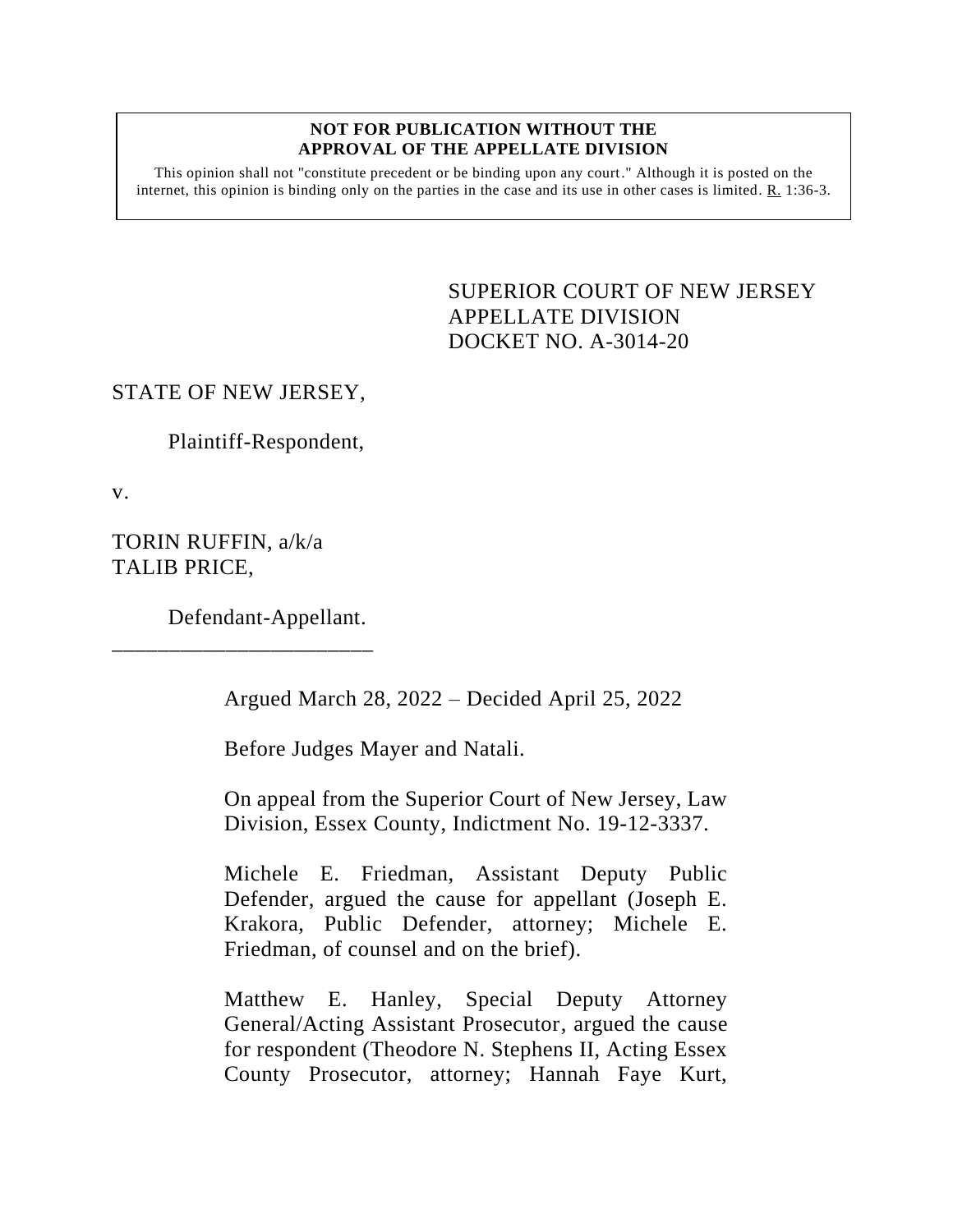Special Deputy Attorney General/Acting Assistant Prosecutor, of counsel and on the brief).

# PER CURIAM

Defendant was charged in a multi-count indictment with offenses related to the possession and distribution of a controlled dangerous substance and ultimately pled guilty to a single charge of third-degree possession of cocaine, contrary to N.J.S.A. 2C:35-10(a)(1). Between the time of his plea and sentence, he was arrested three times for additional possessory offenses and failed to appear at scheduled sentencing proceedings. After a bench warrant was issued because of those non-appearances, the court sentenced defendant to a four-year custodial term.

Before us, defendant contends that the court's sentence was contrary to the express terms of the parties' written plea agreement in which defendant agreed to plead guilty to a third-degree offense in exchange for dismissal of the remaining charges, a 364-day recommended sentence as a condition of probation, a period of post-conviction monitoring, and an agreement that he would testify against his codefendant at any trial, if necessary.

Defendant requests that we vacate his sentence and remand the matter for the court to enforce the original plea agreement. Alternatively, he seeks a

2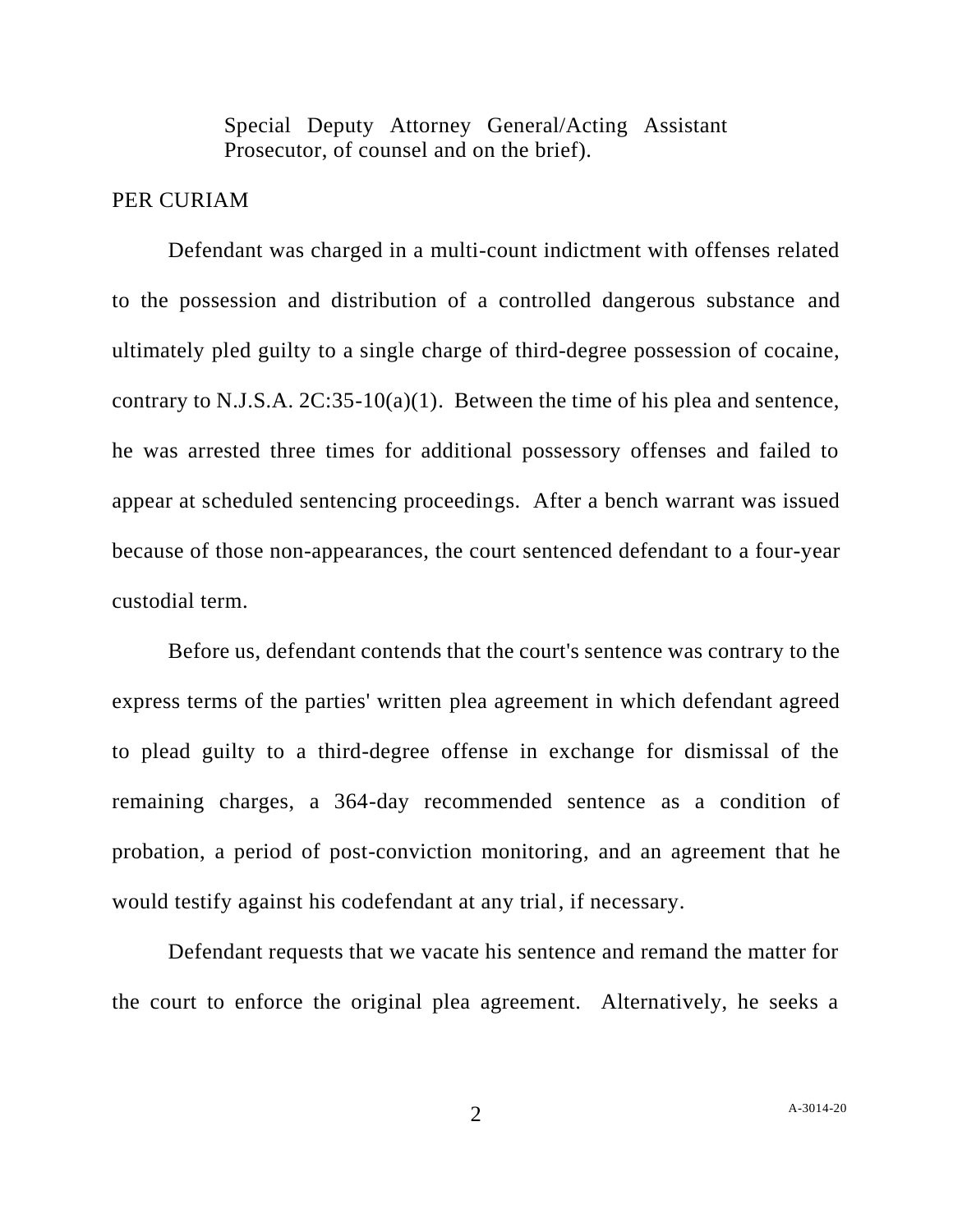remand to provide him with the opportunity to withdraw his plea, as he contends it was not entered on an informed and voluntary basis.

Defendant also challenges his sentence arguing that the court improperly relied on arrests that did not result in convictions. He maintains further that the court incorrectly applied aggravating factor six, and failed to provide a sufficient explanation supporting its determination that a four-year term was necessary for deterrence purposes.

The State disagrees. It argues the written plea agreement did not accurately reflect the parties' entire agreement, as evidenced by defendant's express recognition at the sentencing proceeding that the plea was further conditioned on defendant's appearance at sentencing and not engaging in additional criminal conduct. Any failure to abide by those conditions permitted the State to seek a five-year custodial term, representing defendant's ordinary term exposure for a third-degree offense, under State v. Subin, 222 N.J. Super. 227 (App. Div. 1988).<sup>1</sup> The State also maintains the court's findings with regard

<sup>&</sup>lt;sup>1</sup> In <u>Subin</u>, 222 N.J. Super. at 238-39, we held that "a component of a plea agreement that provides for an increased sentence when a defendant fails to appear that is voluntarily and knowingly entered into between a defendant and the State does not offend public policy."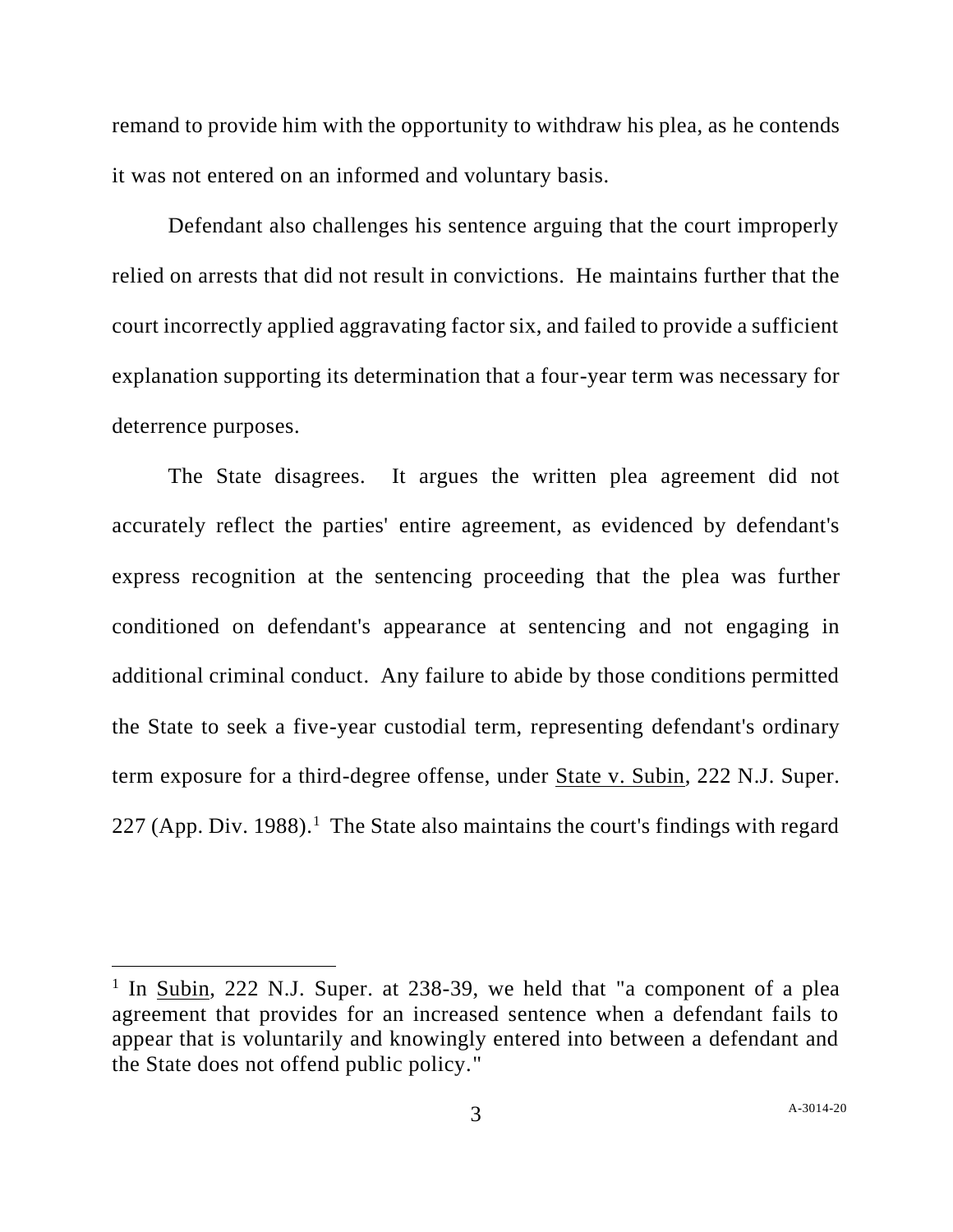to defendant's sentence were fully supported by the record and in accordance with the Code of Criminal Justice.

We affirm in part and remand in part. We disagree with defendant's arguments pertaining to his plea agreement. As reflected by his statements at the plea hearing, defendant expressly acknowledged the terms of his plea agreement, which included the possibility that he would be exposed to an enhanced custodial term if he engaged in criminal conduct or failed to appear at sentencing. That condition was also memorialized in a document prepared by the prosecutor and received by defendant's counsel prior to the sentencing proceeding.

We agree with defendant, however, that the court erred in imposing his sentence. Specifically, we conclude the court committed error when it failed to explain adequately the bases for its application and rejection of the sentencing factors, and when it referenced defendant's prior arrests not resulting in convictions without explaining how those arrests factored into the court's sentencing calculus. As such, we vacate defendant's sentence and remand for further proceedings.

A[-3014-20](#page-0-0)

4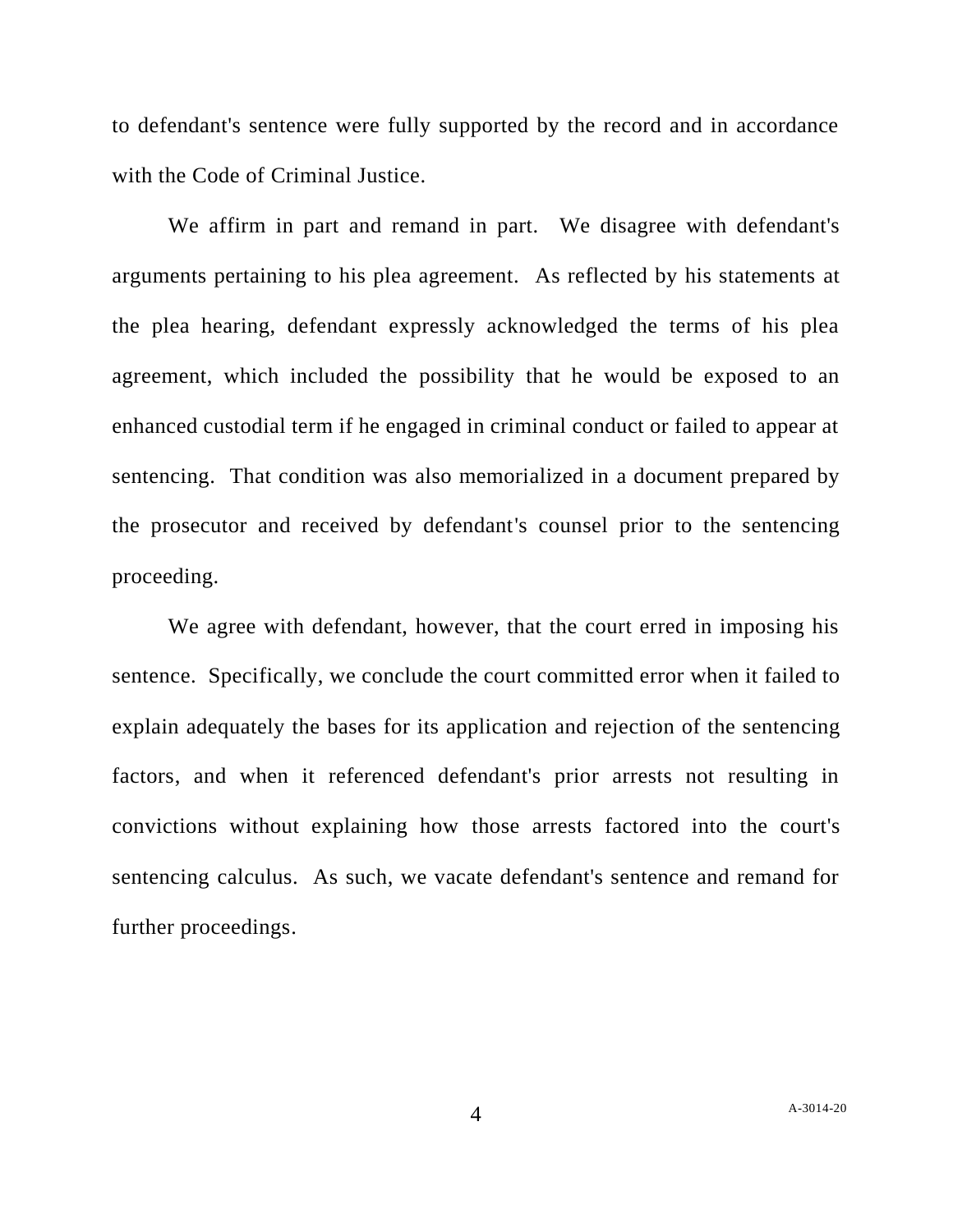As noted, defendant agreed to plead guilty to third-degree possession of cocaine. The written plea form he executed on April 8, 2020 acknowledged that despite facing a "total exposure" of five years, the State would agree to recommend to the sentencing court a 364-day-time-served probationary sentence. Defendant also agreed to participate in Level 1 monitoring, and promised to testify against his co-defendant.

Later that day, the prosecutor sent defense counsel an internal memorandum that contained the following provision:

> This plea is conditioned upon defendant's appearance at time of sentencing and defendant remaining arrest free. If defendant violates these terms, the State will recommend custodial sentence of: 5 years NJSP.

At defendant's plea hearing, the State detailed the plea offer as follows:

Your Honor, at this time it's the State's understanding that the defendant agrees to retract his plea of not guilty and plead to . . . third-degree possession of [cocaine], in violation of  $2C:35-10(a)$ .... At the time of sentencing, the State agrees to recommend a custodial sentence of 364 days in the Essex County Jail as a condition of probation. The plea is conditioned upon the defendant's appearance at the time of sentencing and the defendant remaining arrest-free. If the defendant violates those terms, the State will recommend a custodial sentence of five years New Jersey State Prison.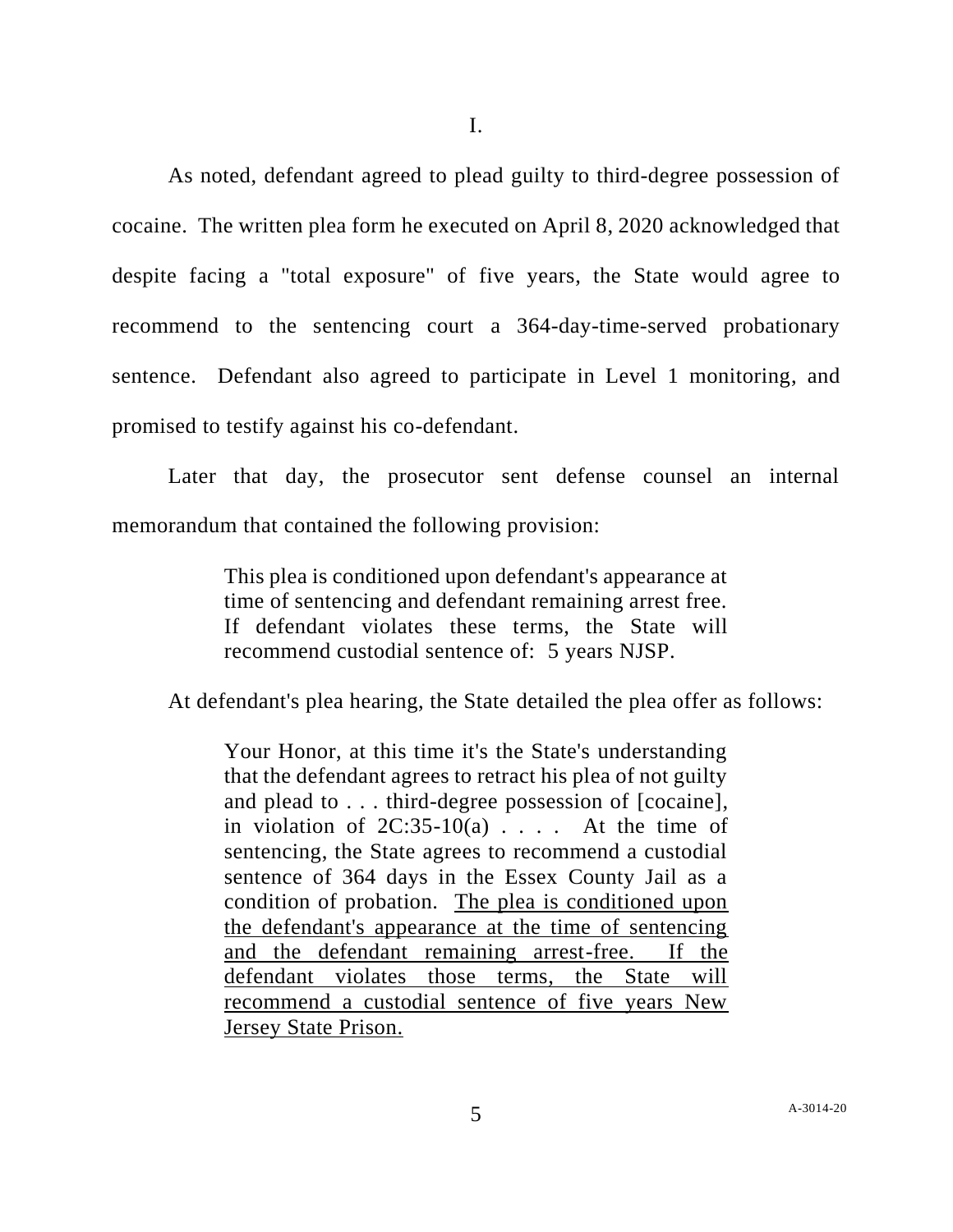Additionally, the defendant agrees to provide a truthful factual basis as to the events that occurred on September 29[,] 2019, including whom he was working with. At this time, I believe that the co-defendant is going to plead guilty today, so the State may not request any type of testimony in regard to the trial.

[Emphasis supplied.]

The court then questioned defendant and his counsel as follows regarding

their understanding of the plea agreement:

Court: Okay. Counsel, is that your understanding as well?

Defense counsel: Yes, it is, Judge.

. . . .

Court: [Defendant], were you able to hear everything that . . . the prosecutor said?

Defendant: Yes, Your Honor.

Court: Okay. And you heard your attorney say that that's his understanding of the plea deal. Is that your understanding of it, as well?

Defendant: Yes, Your Honor.

Defendant thereafter provided a sufficient factual basis for his guilty plea,

and confirmed he was pleading guilty because he was, in fact, guilty of

possessing cocaine, and that he was entering his plea voluntarily, knowingly,

and with a complete understanding of his rights. Defendant also confirmed he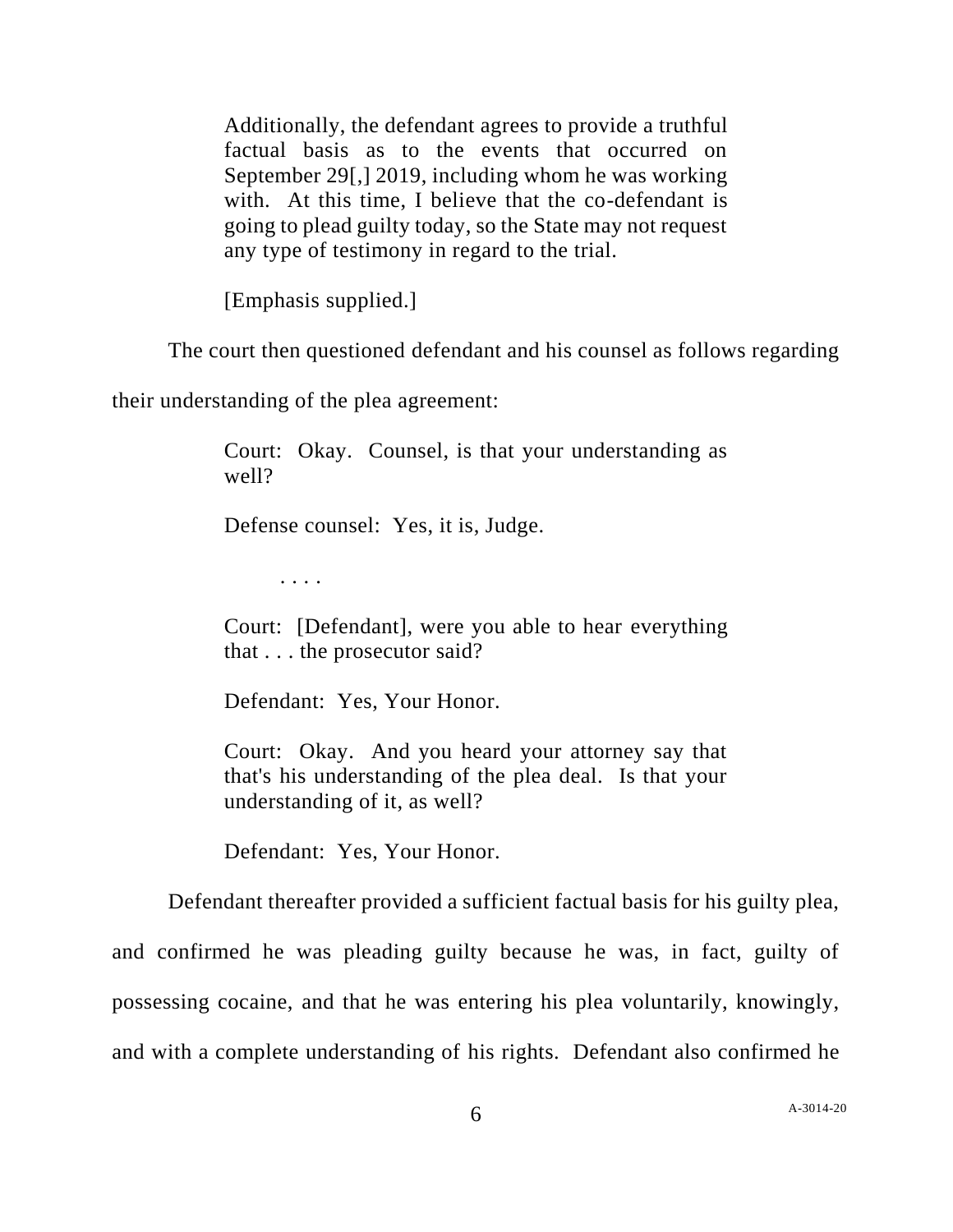had sufficient time to consult with counsel, an opportunity to review discovery,

was satisfied with his counsel's services, and had no questions for counsel or the

court.

Further, prior to the conclusion of the plea hearing, the court emphasized

one of the conditions of his plea, i.e., that he needed to appear at sentencing, and

informed him of the consequences in the event he failed to do so:

Court: Now, your sentencing date, sir, is going to be May 29th. As it stands right now, we're not sure what the world will look like May 29th. We're just [going] to do sentencings the way we're doing it right now, some type of virtual way. You need to be available on May 29th to do that. Do you understand, sir?

Defendant: Yes, Your Honor.

Court: [Because], again, the offer to you is a 364. But I believe it's a five flat, [prosecutor], if he failed to appear?

State: That is correct, Your Honor.

Court: Alright. So, sir, you have to make sure you stay in constant contact with your attorney because in the event we change the way we do it, he'd be able to let you know.

[Emphasis supplied.]

After his plea, defendant was arrested three times for additional drug-

related offenses. He also failed to appear at three scheduled sentencing hearings.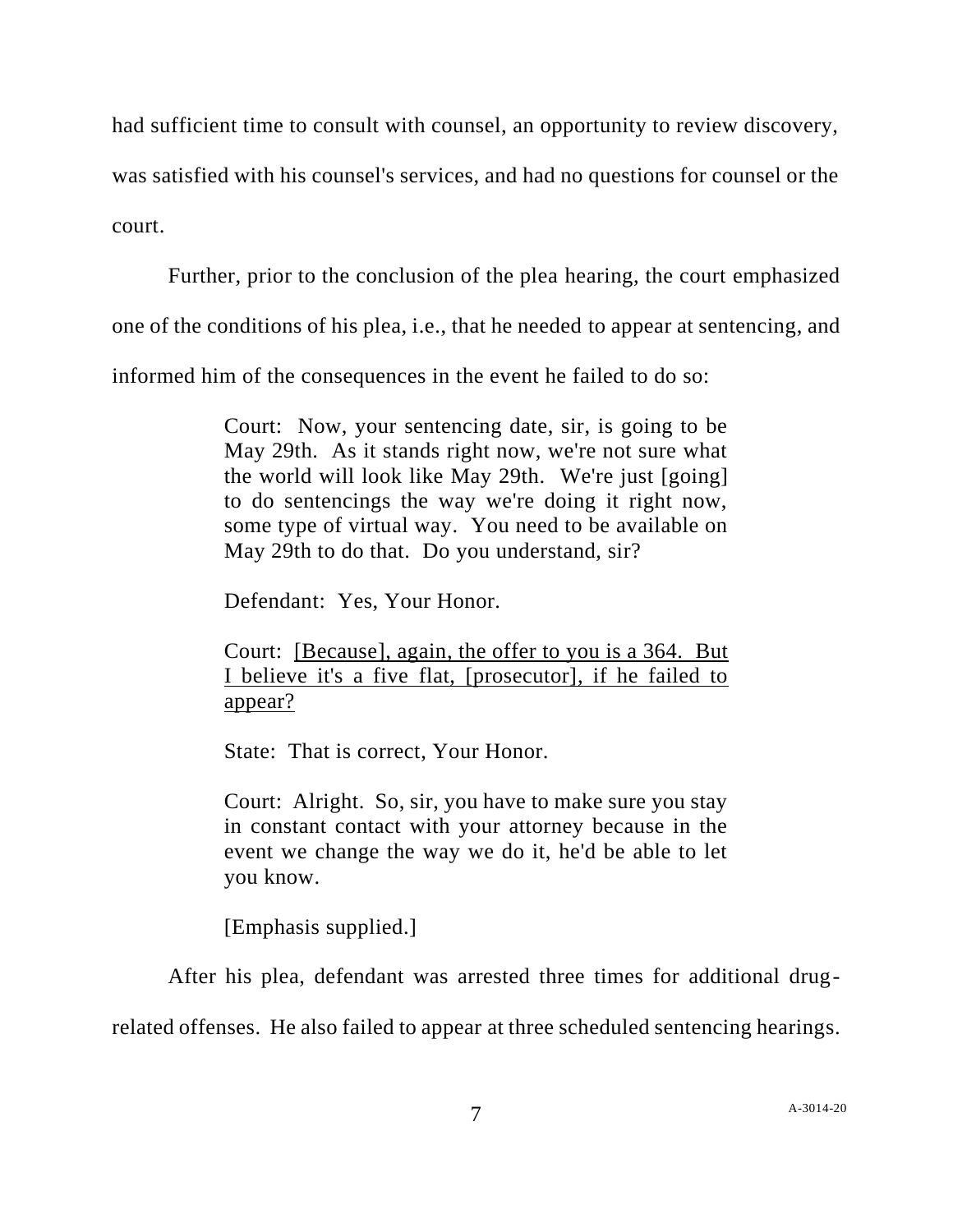As a result, the court filed an application requesting that the court sentence defendant to the five-year term ordinary for a third-degree offense. See N.J.S.A.  $2C:43-6(a)(3)$ .

Defendant's counsel opposed the application and argued that defendant's plea forms failed to include any mention of an alternative sentence. He further contended he did not receive the April 8, 2020 internal memorandum from the prosecutor reserving the State's right to request an alternative, increased sentence until after all parties had already executed the plea forms. Thus, defendant argued that under applicable contract law principles, the State was barred from seeking an enhanced sentence based on a condition that was not part of the parties' written plea agreement.

The sentencing judge, who also presided over defendant's plea, considered the parties written submissions and oral arguments. He reminded defendant's counsel that the State explicitly placed the terms of the plea on the record, that neither he nor defendant disputed its terms and, in fact, acknowledged them. Defendant's counsel nevertheless maintained that despite his and defendant's acknowledgment of the terms of the plea, a "discrepancy existed between the plea paperwork and the internal prosecutor's document." He further explained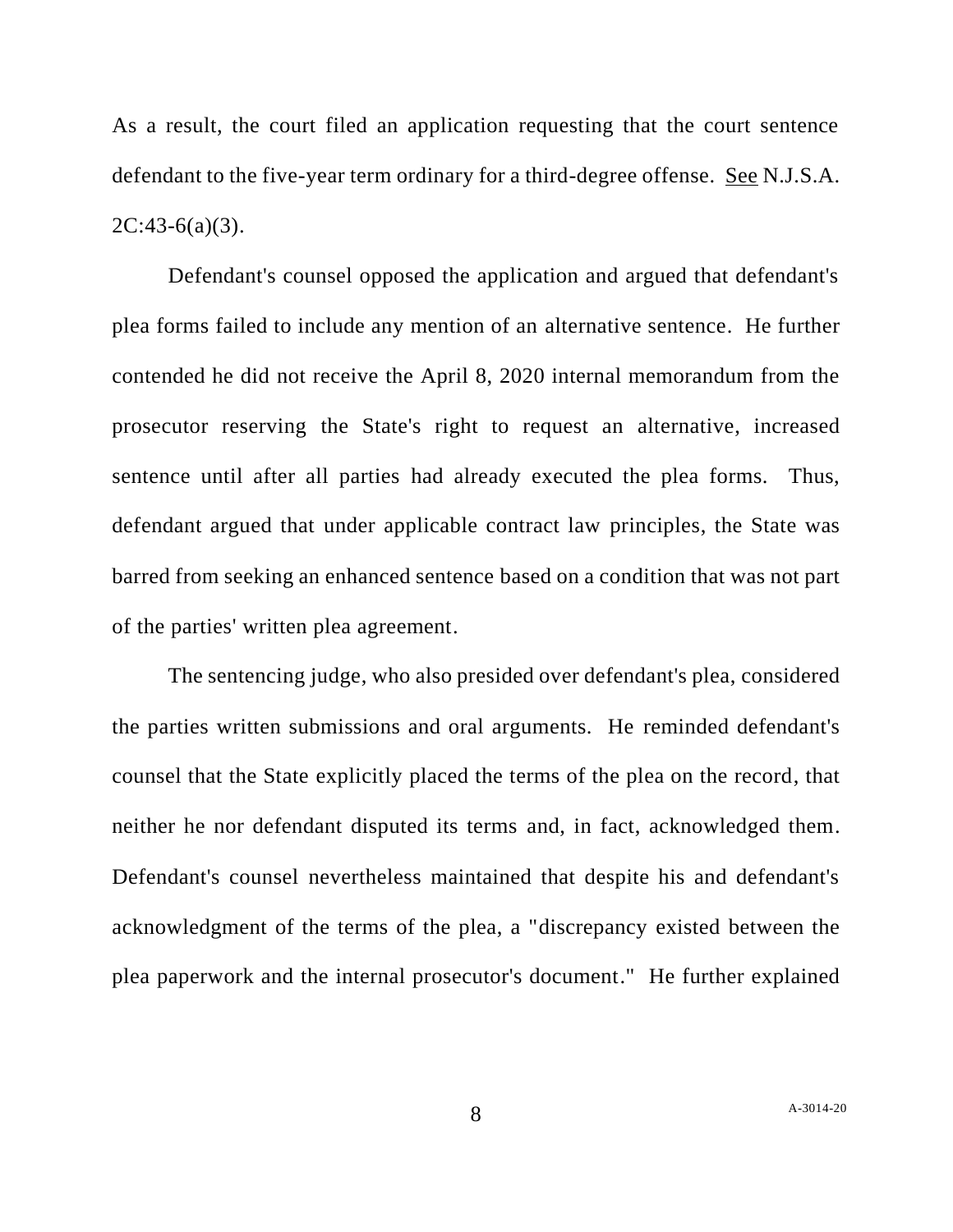that he "totally missed" the State's proffer at the plea hearing, stating that he "wasn't listening that carefully."

Defendant's counsel also acknowledged that he "evidently" failed to object to the court's explicit statement to defendant at the plea hearing that he was obligated "to appear on the sentencing date because the offer was a 364, but it's a five flat if he fails to appear." Defense counsel stated despite the colloquy, defendant should not be sentenced to a custodial term because he "told [defendant], in accordance with the plea papers, that the whole agreement was what was contained in the plea papers."

In response, the State relied upon the April 8, 2020 internal memorandum containing the additional conditions received by defendant nearly two weeks before the plea hearing. As explained by the prosecutor, the parties' email exchange and memorandum confirmed a "modified plea offer that was provided well before [the plea hearing] that included the five years New Jersey State Prison Subin offer." Defense counsel conceded that he received the memorandum "but didn't look at it, because we already had an agreement."

The court granted the State's application concluding that it was clear from the record that defendant's counsel received the State's memorandum the same day he signed the plea agreement and nearly two weeks prior to the plea hearing.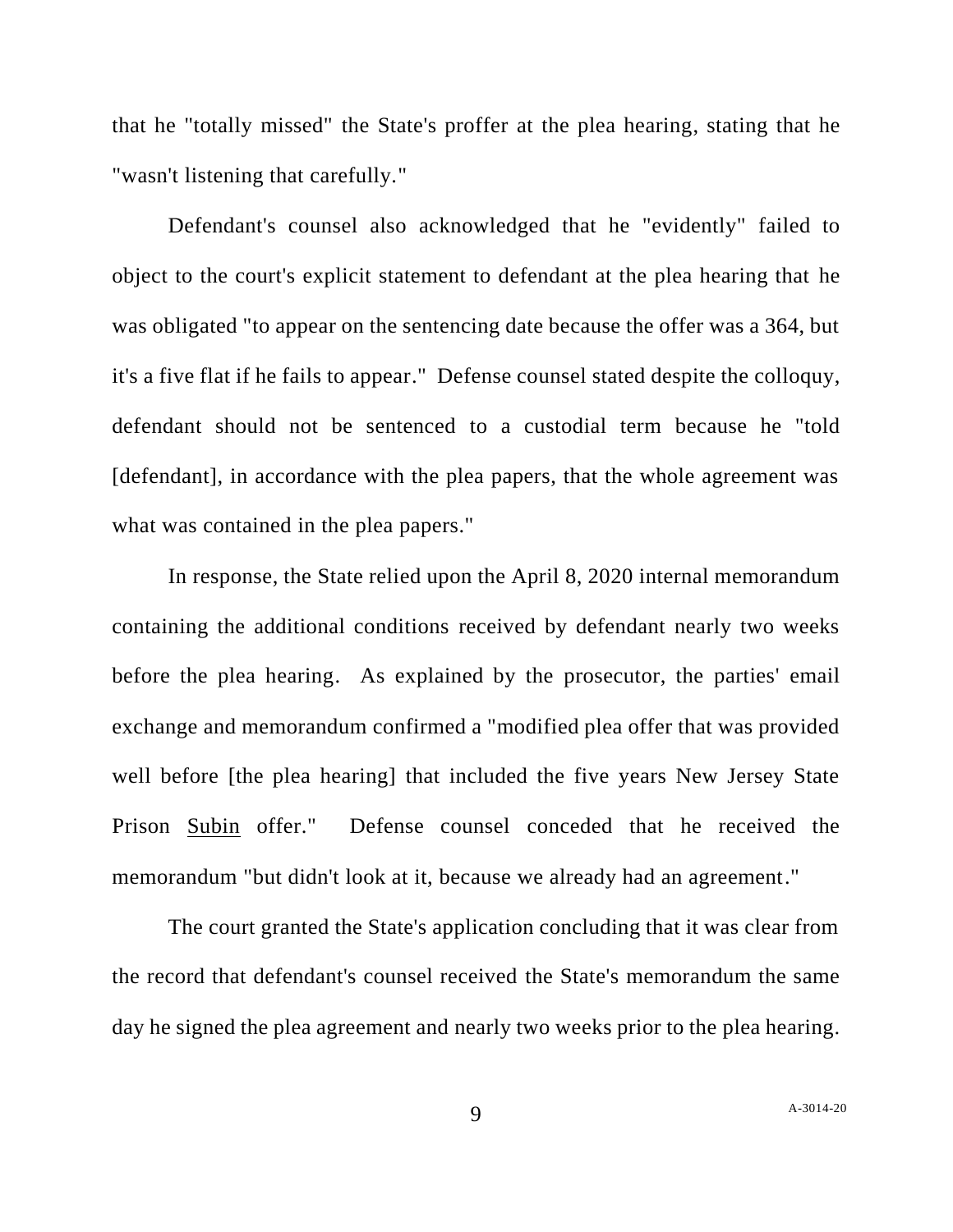In addition, the court noted that the State placed the terms of the agreement on the record and defendant and his counsel confirmed their understanding and agreement of the additional terms exposing defendant to an enhanced sentence.

At sentencing, the court applied aggravating factors three, N.J.S.A. 2C:44- 1(a)(3) (the risk defendant would commit another offense); six, N.J.S.A. 2C:44- 1(a)(6) (the extent of the defendant's criminal history); and nine, N.J.S.A. 2C:44-  $1(a)(9)$  (the need to deter defendant and others from violating the law), and found no applicable mitigating factors. The court sentenced defendant to a fouryear custodial term, one year less than the State's recommendation, and assessed applicable fines and penalties.

In reaching its decision, the court first reviewed defendant's criminal history. It explained that "[a]s an adult [defendant] [had] [seventeen] known arrests, including the present offense" and that "[t]he present offense represent[ed] only [defendant's] second indictable conviction." The court also explained that defendant had previously been on, and violated, probation.

Turning to the individual sentencing factors, the court stated:

Three, the risk you'll commit another offense. As I said, sir, you have been arrested [seventeen] times and now convicted two times as an adult. You have been arrested three times since you entered your guilty plea a little over a year ago. No evidence existed to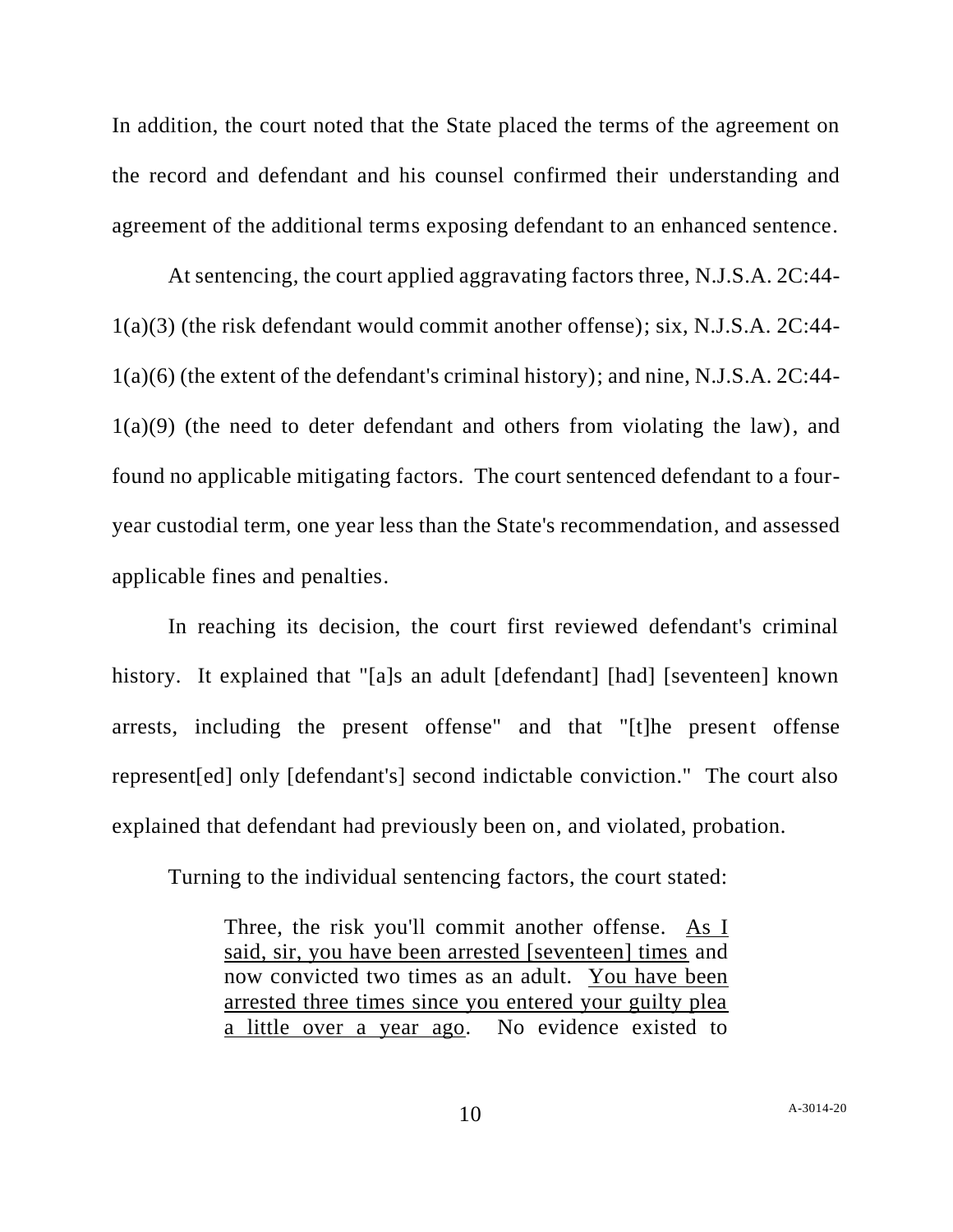(indiscernible) reasonable likelihood you will offend again.

Six. [Extent] of your prior criminal record and the seriousness of the convicted offenses and nine, the need to deter you and others from violating the law.

[Emphasis supplied.]

This appeal followed, in which defendant raises the following points:

# POINT I

GIVEN THE DISCREPANCY BETWEEN THE SIGNED PLEA FORM AND THE PLEA COLLOQUY, THE PLEA FORM GOVERNS. THE COURT'S FINDING OTHERWISE WAS FUNDAMENTALLY ERRONEOUS AND REQUIRES A REMAND FOR THE IMPOSITION OF A TIME-SERVED SENTENCE.

A. Principles of Contract Law Govern Plea Bargains

B. The Parol Evidence Rule Bars Admission of Extrinsic Evidence Outside the Four Corners of the Plea Form

POINT II

ALTERNATIVELY, THE MATTER MUST BE REMANDED TO PROVIDE MR. RUFFIN WITH THE OPPORTUNITY TO DECIDE WHETHER HE WISHES TO WITHDRAW HIS GUILTY PLEA, BECAUSE IT WAS NOT KNOWINGLY AND VOLUNTARILY ENTERED.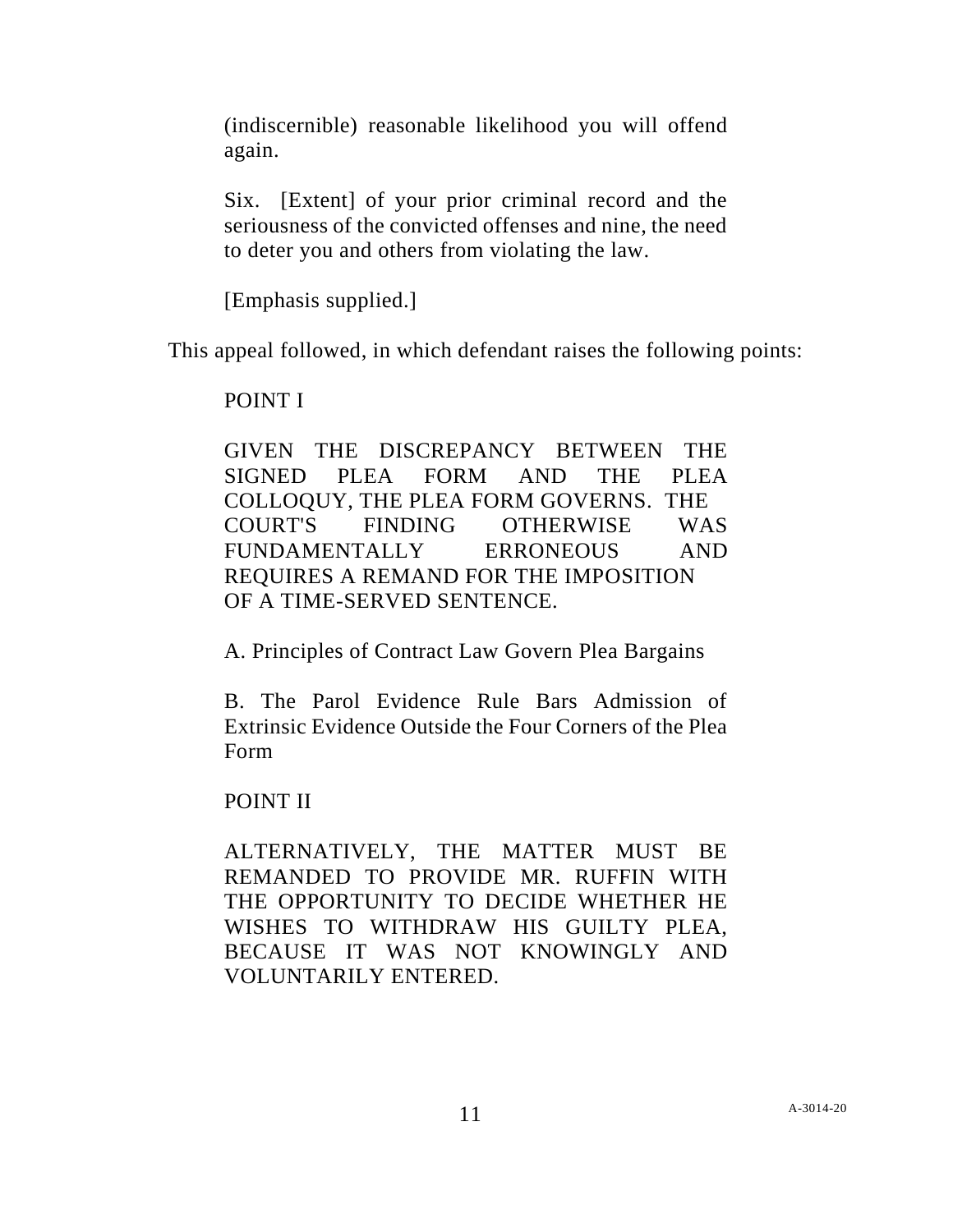# POINT III

EVEN IF THE NO SHOW/NO RECOMENDATION PROVISION HAD BEEN ENFORCEABLE, THE MATTER MUST BE REMANDED FOR RESENTENCING BECAUSE THE SENTENCING COURT RELIED ON ARRESTS THAT DID NOT RESULT IN CONVICTIONS, FOUND AGGRAVATING FACTOR SIX DESPITE ONLY ONE PRIOR INDICTABLE CONVICTION, AND FAILED TO ARTICULATE ANY BASIS FOR A NEED TO DETER.

### II.

We initially address defendant's first two points that the court committed error when it sentenced defendant to a term of imprisonment contrary to the terms of the April 8, 2020 written plea agreement, or that the matter should be remanded, pursuant to State v. Kovack, 91 N.J. 476 (1982), to provide defendant with the opportunity to withdraw his guilty plea. We reject both arguments.<sup>2</sup>

First, as he did before the court, defendant argues the plea agreement was complete when the parties signed the plea form, and the parol evidence rule bars extrinsic evidence outside the four corners of the plea forms — including the prosecutor's oral recitation of the plea agreement on the record and the

<sup>&</sup>lt;sup>2</sup> We note that defendant also reserves his right to assert a claim for postconviction relief pursuant to Strickland v. Washington, 466 U.S. 668, 687 (1984). Nothing in our opinion shall be interpreted as an expression of our view of the merits of any such claim.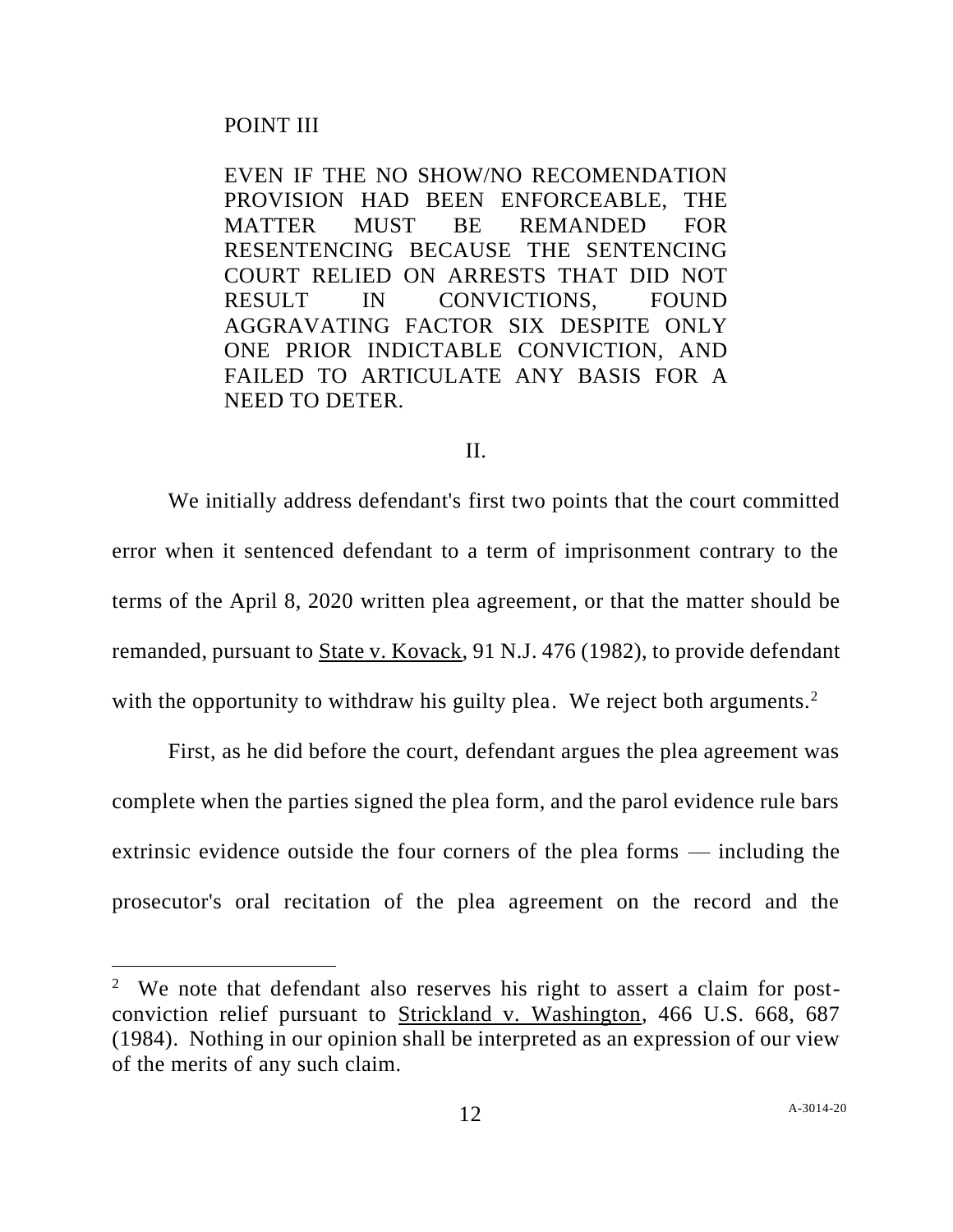prosecutor's internal document indicating the plea agreement contained additional conditions. He further relies on State v. Conway for the proposition that a defendant is entitled to enforce a plea agreement "according to its terms without implying unstated terms favorable to the State and unfavorable to the defendant." 416 N.J. Super. 406, 411 (App. Div. 2010).

Plea bargaining is "firmly institutionalized in this State as a legitimate, respectable and pragmatic tool in the efficient and fair administration of justice." State v. Means, 191 N.J. 610, 618 (2007). "The cornerstone of the plea bargain system is the 'mutuality of advantage' it affords to both defendant and the State." State v. Taylor, 80 N.J. 353, 361 (1979) (citations omitted). A plea agreement "enables a defendant to reduce his penal exposure and avoid the stress of trial while assuring the State that the wrongdoer will be punished. and that scarce and vital judicial and prosecutorial resources will be conserved." Ibid.

The interpretation of a plea agreement is informed by basic principles of contract law. Means, 191 N.J. at 622. As the Court observed in Means:

> When two parties reach a meeting of the minds and consideration is present, the agreement should be enforced. The essence of a plea agreement is that the parties agree that defendant will plead guilty to certain offenses in exchange for the prosecutor's recommendation to dismiss other charges and suggest a certain sentence, all subject to the right of the court to accept or reject the agreement in the interests of justice.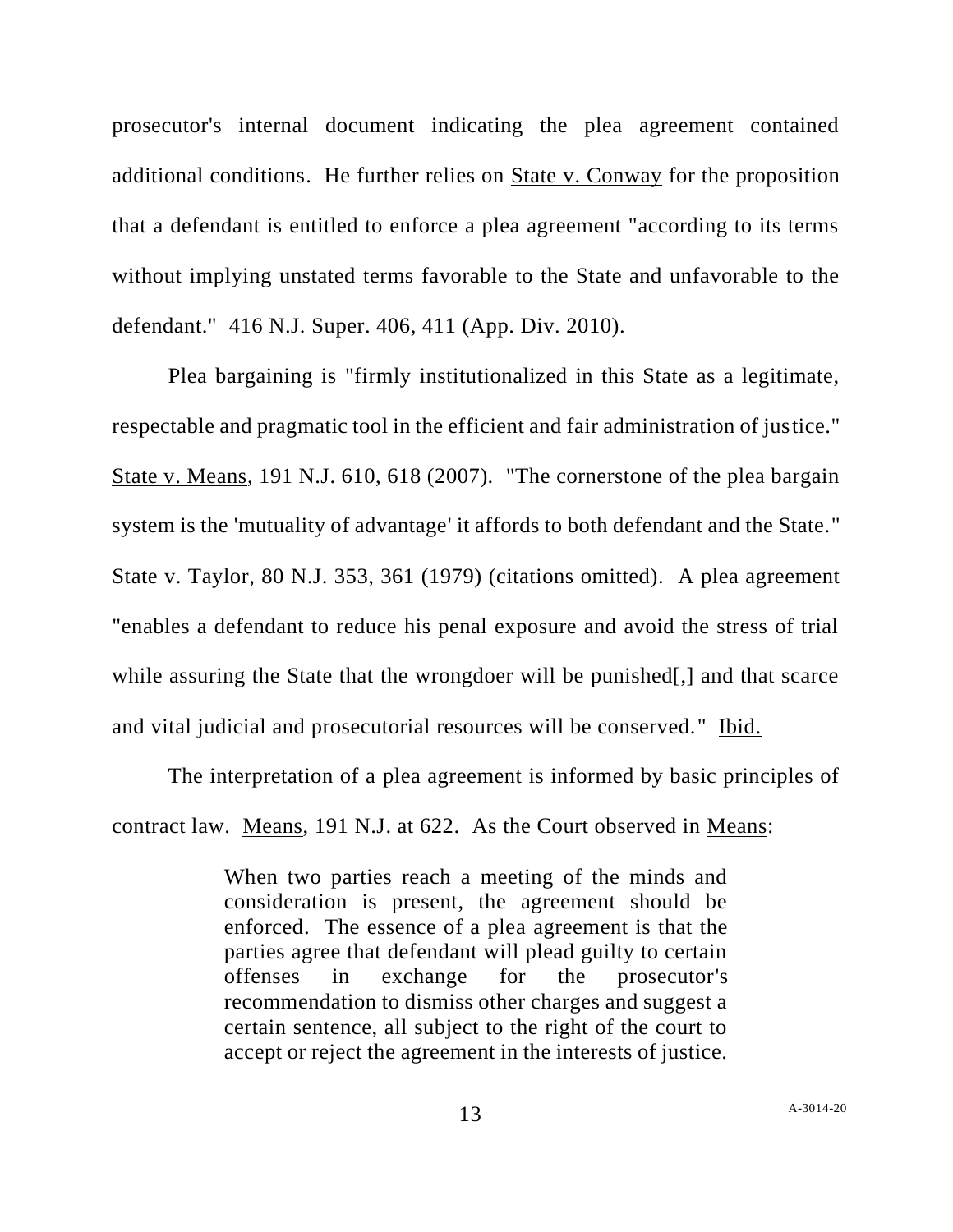### [Ibid.]

In general, plea agreements are to be treated like contracts between the prosecutor and defendant. See Ibid.; Conway, 416 N.J. Super. at 410-12. "The analogy to contract law is, however, in certain circumstances imperfect, and [courts] do not always follow it." United States v. Transfiguracion, 442 F.3d 1222, 1228 (9th Cir. 2006); see e.g., United States v. Garcia, 956 F.2d 41, 44 (4th Cir. 1992) (declining to apply the parol evidence rule in the context of a plea agreement). This is because "[a] plea bargain is not a commercial exchange" but rather "an instrument for the enforcement of the criminal law." United States v. Barron, 172 F.3d 1153, 1158 (9th Cir. 1999). "The interests at stake and the judicial context in which they are weighed require that something more than contract law be applied." Ibid.

At bottom, the "validity of a plea agreement is guided by considerations of fundamental fairness and public policy." Subin, 222 N.J. Super. at 237. "It is axiomatic in plea bargaining that all material terms and relevant consequences be clearly disclosed, fully understood, and knowingly and voluntarily accepted by the defendant." State v. Warren, 115 N.J. 433, 444 (1989). As such, when evaluating a defendant's understanding of a plea agreement "we generally limit our review to the terms of the written plea agreement and the statements made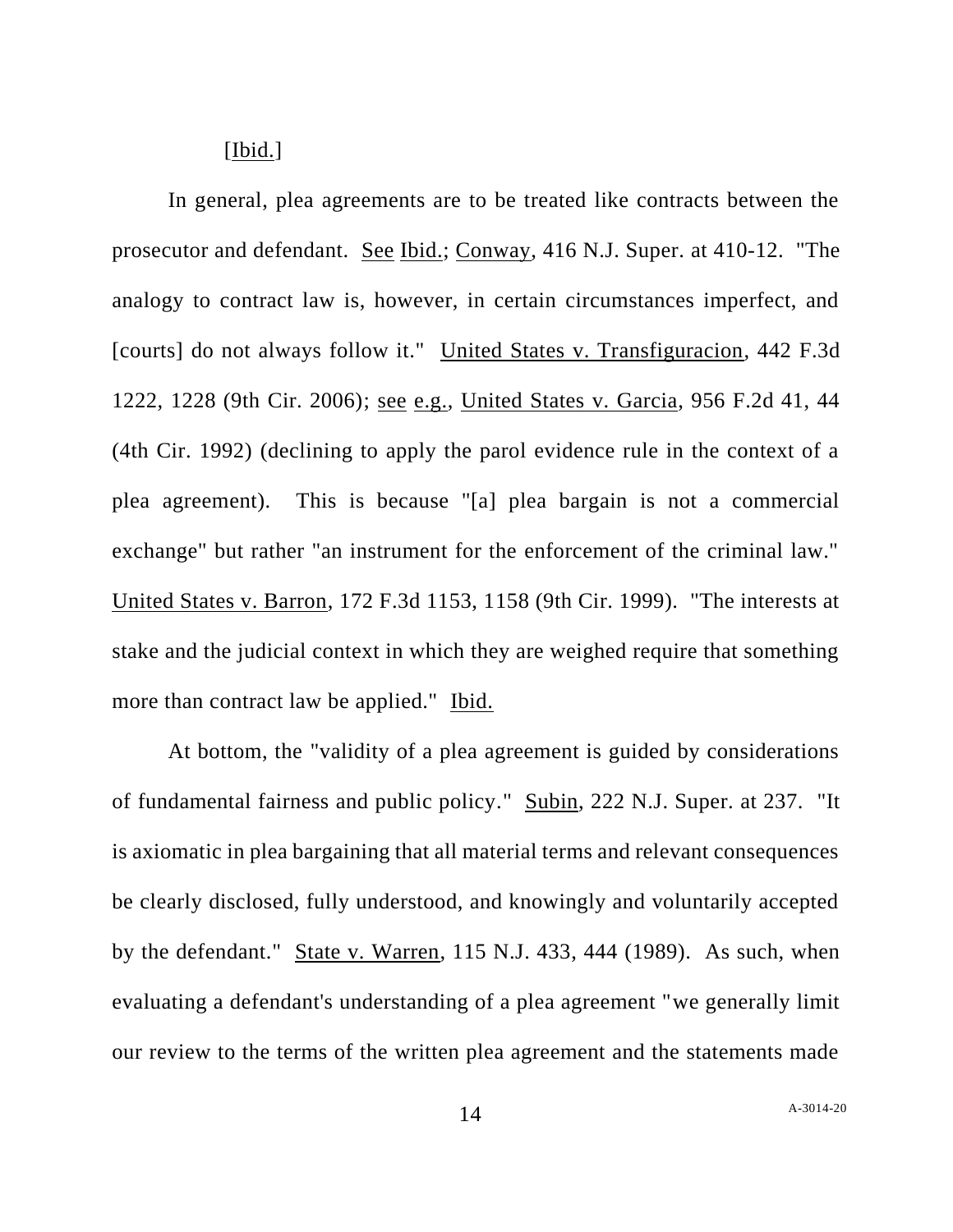under oath during the plea colloquy." United States v. Jackson, 21 F.4th 1205, 1213 (9th Cir. 2022); see Conway, 416 N.J. Super. at 412 (stating that the conditions of a plea agreement "should [be] explicitly stated . . . in the written plea agreement or in the prosecutor's confirmation of the agreement on the record").

"Because the sworn statements during the plea colloquy 'speak[] in terms of what the parties in fact agree to,' United States v. Benchimol, 471 U.S. 453, 455 (1985), they 'carry a strong presumption of truth,' Muth v. Fondren, 676 F.3d 815, 821 (9th Cir. 2012)." Jackson, 21 F.4th at 1213 (alteration in original); see Blackledge v. Allison, 431 U.S. 63, 73-74 (1977) ("[T]he representations of the defendant, his lawyer, and the prosecutor at such a hearing, as well as any findings made by the judge accepting the plea, constitute a formidable barrier in any subsequent collateral proceedings."). Accordingly, our Rules mandate that the terms of a plea agreement be expressly stated on the record.  $R_1$  3:9-3(b) (providing that plea agreements "shall be placed on the record in open court at the time the plea is entered").

The court, however, is not bound by the plea agreement. State v. Bieniek, 200 N.J. 601, 607 (2010). Nevertheless, if a judge is going to impose a different sentence than the one recommended in the plea agreement, the defendant should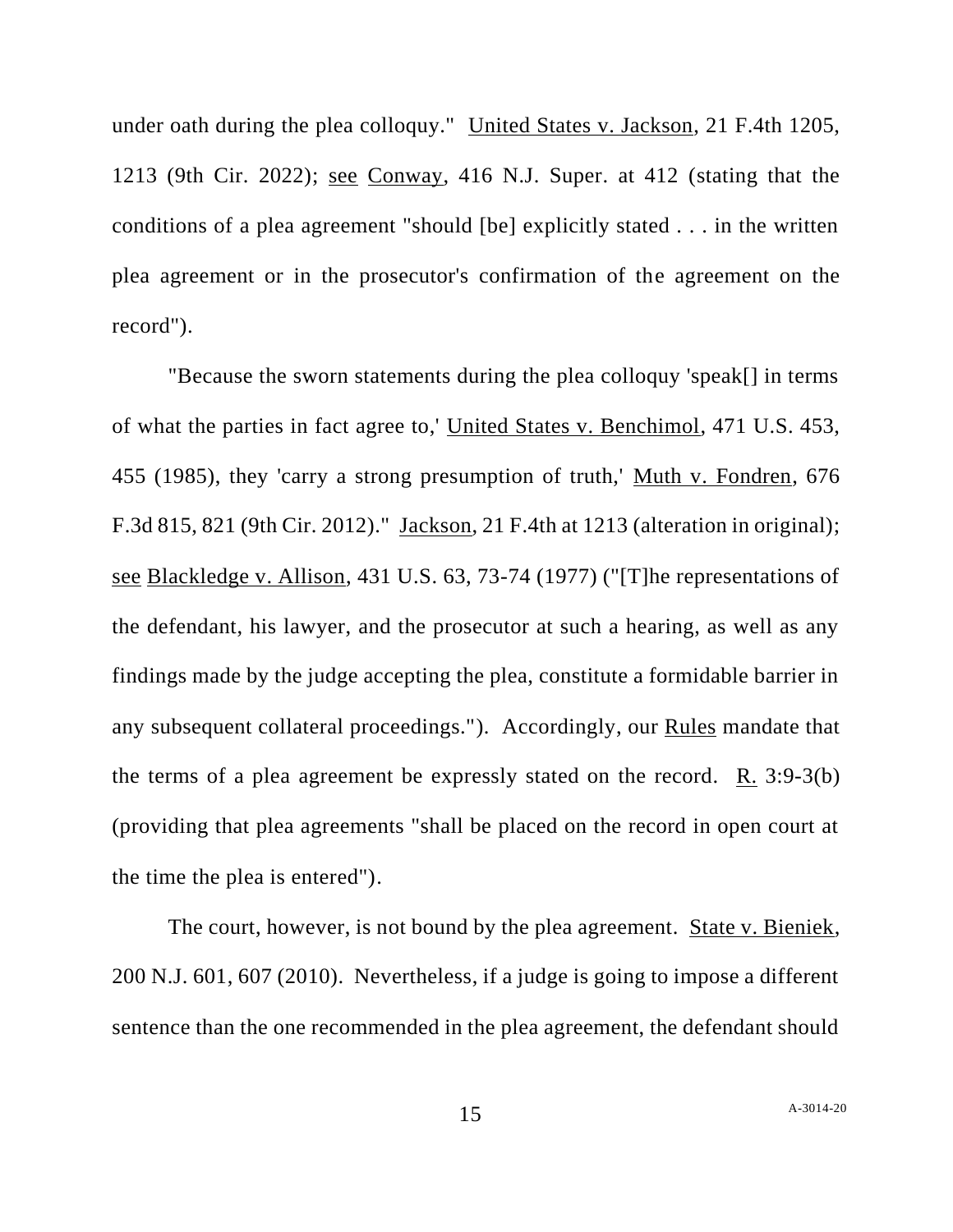usually be given an opportunity to withdraw his guilty plea. State v. McNeal, 237 N.J. 494, 499 (2019). Further, it is acceptable to have a provision in a plea agreement allowing a judge to impose a longer sentence if the defendant fails to appear for sentencing. Subin, 222 N.J. Super. at 238-39. A judge, however, cannot impose a longer sentence merely because the defendant failed to appear. State v. Wilson, 206 N.J. Super. 182, 184 (App. Div. 1985). Instead, the judge must hold a hearing, consider defendant's reason for not appearing, and determine whether under the totality of the circumstances an enhanced sentence is justified. State v. Shaw, 131 N.J. 1, 16-17 (1993).

Despite the importation of contract law principles, a plea agreement is not like a private contract that comes to a reviewing court's attention only after a dispute arises, at which point the court is called upon for the first time to divine the intention of the parties. In the plea-bargaining setting, the parties propose a negotiated resolution of charges, but it is the court, ultimately, that accepts or rejects a plea agreement. As such, it is incumbent on the parties to fully apprise the court of the terms and conditions of the agreement so that it can properly exercise its discretion in deciding whether the interests of justice will be served by effectuating the agreement. See R. 3:9-2 (reposing with the trial court the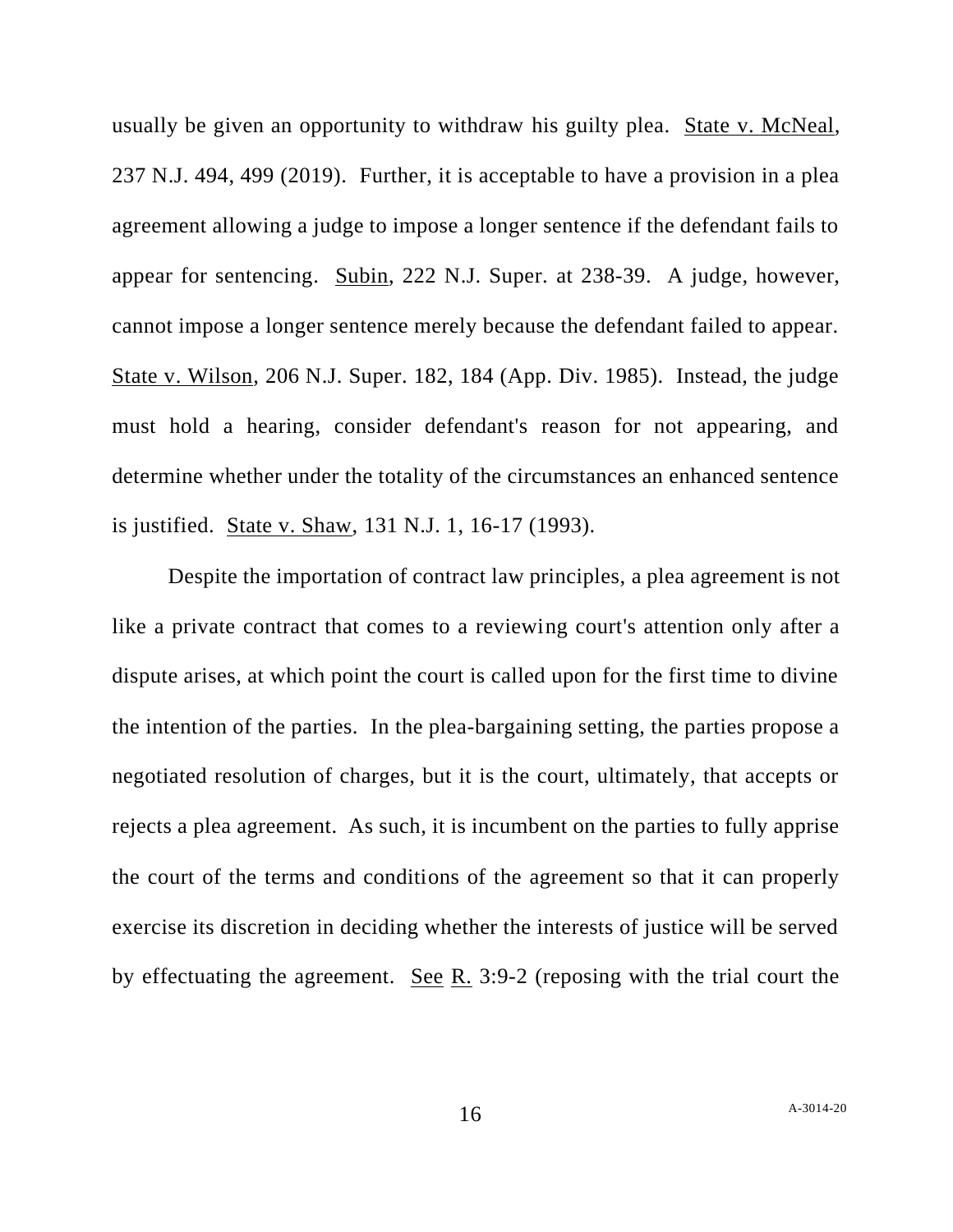discretion to accept a plea of guilty after questioning the defendant and obtaining "an understanding of the nature of the charge and the consequences of the plea").

Applying these general principles to the circumstances presented in this case, we are satisfied the court properly concluded that defendant's plea agreement was conditioned on his appearance at sentencing and remaining arrest free because the record clearly establishes defendant understood that condition at the time of his plea. Indeed, it is undisputed that the State notified defendant of the condition in writing the same day the plea forms were signed, and described the same on the record at defendant's plea hearing.

Further, at the hearing, defendant and his counsel both confirmed that the State's recitation of the terms of the agreement was correct. In sum, because the record of defendant's plea hearing establishes that "all material terms and relevant consequences [were] clearly disclosed, fully understood, and knowingly and voluntarily accepted by the defendant," Warren, 115 N.J. at 444, we conclude that enforcing the terms of the plea agreement as stated on the record was proper and in accordance with notions of "fundamental fairness and public policy." Subin, 222 N.J. Super. at 237.

Defendant's reliance on Conway is unpersuasive. First, in that case, the State moved to vacate the defendant's plea based on a condition not included in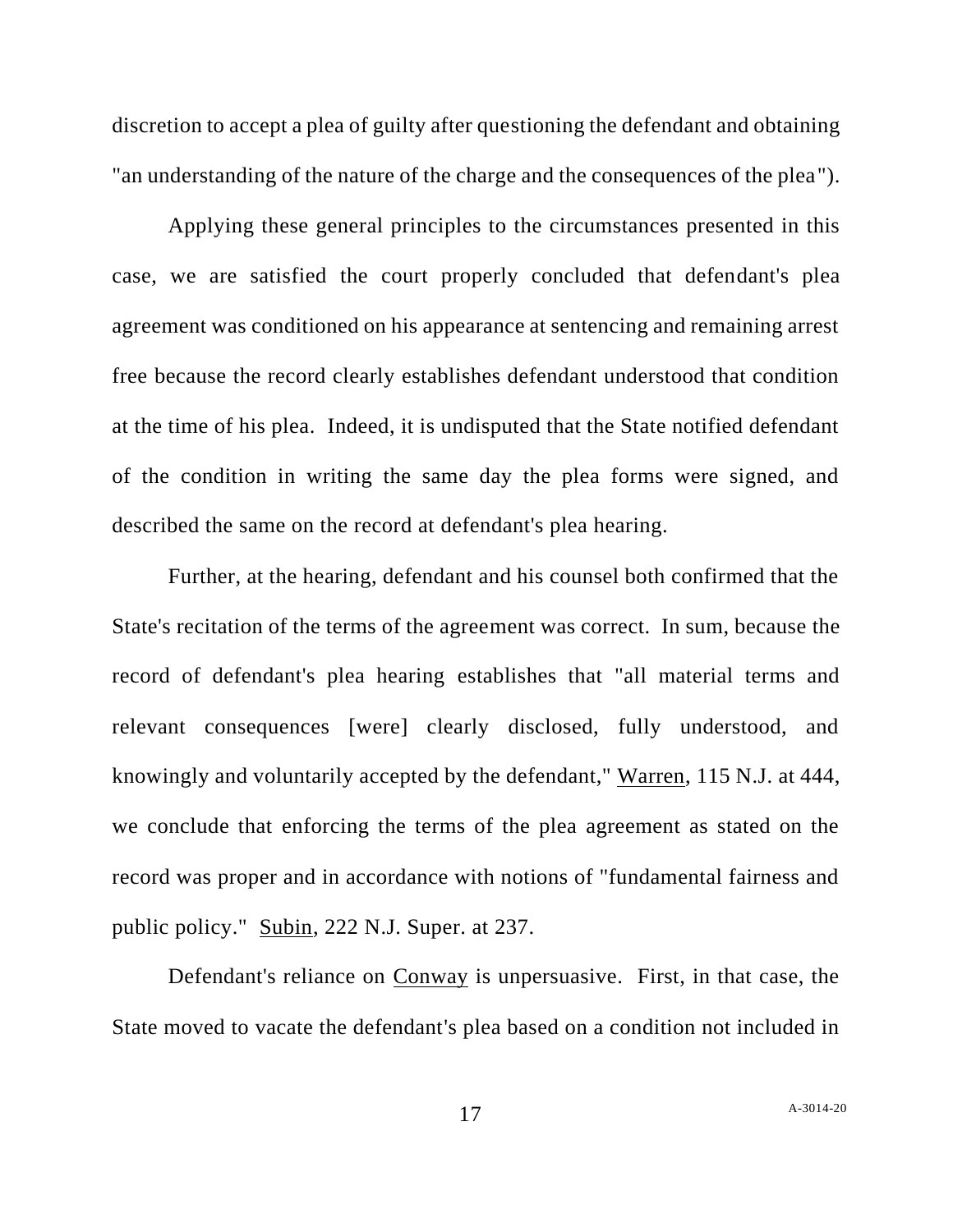the written plea agreement or stated on the record, whereas here, the State notified defendant of the condition before and during his plea hearing. 416 N.J. Super. at 408-09. Second, there, we concluded that "if the State wanted to [impose a] condition [on the] plea agreement . . . [it] should have explicitly stated that condition in the written plea agreement or in the prosecutor's confirmation of the agreement on the record." Id. at 412 (emphasis supplied). Here, the State complied with Conway by stating the condition on the record at defendant's plea hearing.

Defendant's argument, in essence, requests that we ignore his and his counsel's statements at the plea hearing. We decline to do so, as such an approach would undermine the plea hearing process required by our Rules and which serves as a necessary safeguard of the significant interests at stake in plea bargaining. It would also require us to ignore defendant's own statements at the plea hearing.

We also reject for similar reasons defendant's request for a remand to enable him to withdraw his guilty plea. Our Rules "permit a court to vacate a guilty plea after sentencing only if withdrawal of the plea is necessary to correct a 'manifest injustice.'" State v. Johnson, 182 N.J. 232, 237 (2005) (quoting R. 3:21-1). As we have explained, the record of defendant's plea hearing makes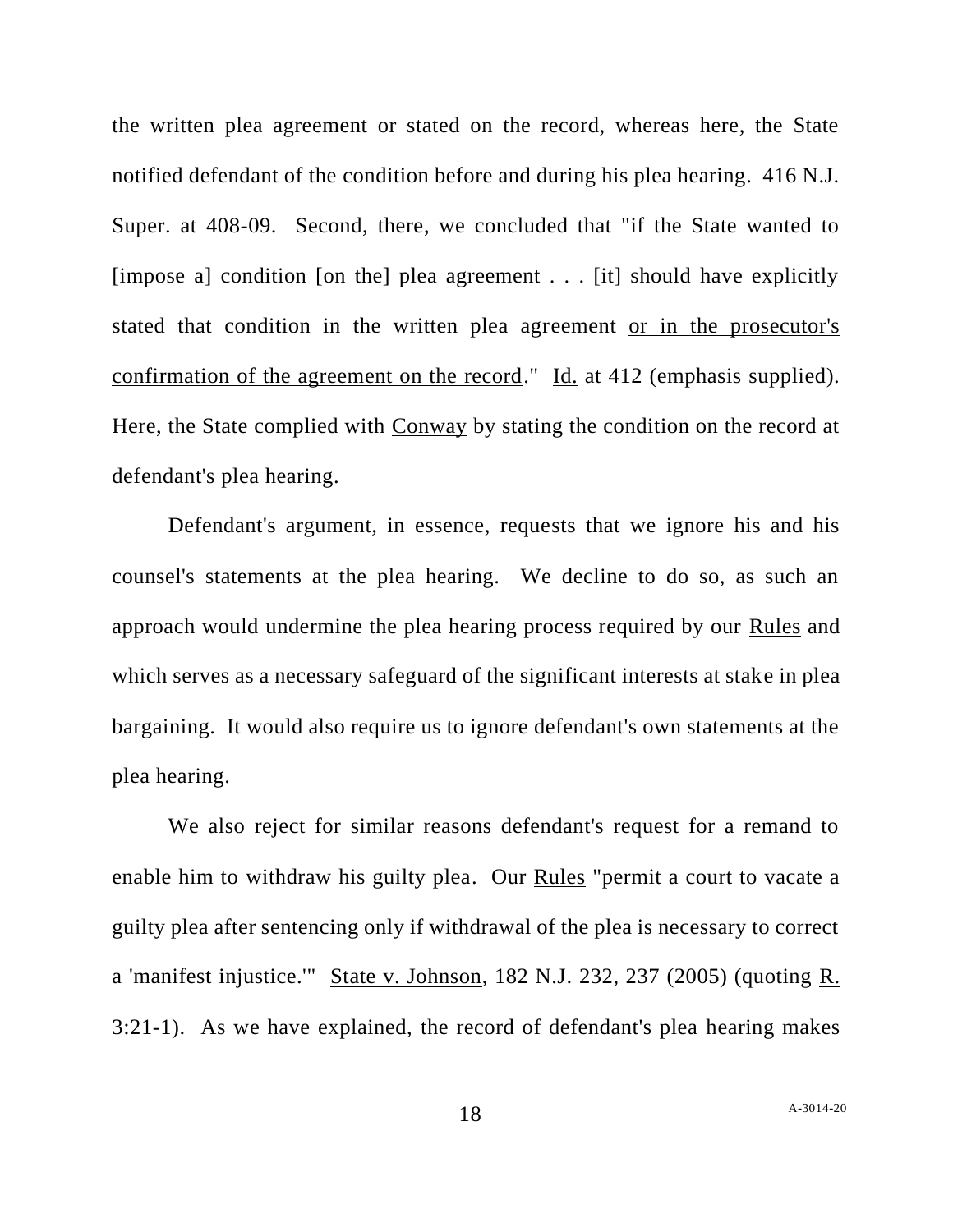clear that defendant understood the terms of his plea agreement and accepted it voluntarily after having been apprised of the conditions in question. Further, while defense counsel stated at sentencing that he "totally missed" the State's proffer at the plea hearing, defendant made no such claim. As such, we are satisfied on the current record that the court's adherence to those conditions did not result in a "manifest injustice," and defendant is not entitled to withdraw his guilty plea on that basis. R. 3:21-1.

Defendant's reliance on Kovack is misplaced as that case is clearly distinguishable. There, during the defendant's plea hearing the prosecutor confirmed that the plea agreement did not include a period of parole ineligibility. Kovack, 91 N.J. at 480. After the trial court imposed a sentence including a period of parole ineligibility, we vacated the sentence and our Supreme Court affirmed, finding that "defendant did not contemplate a period of parole ineligibility." Id. at 481. Here, as noted, the State clearly indicated on the record that defendant's plea agreement was conditioned on his appearance at sentencing and remaining arrest free, after which defendant voluntarily entered his guilty plea.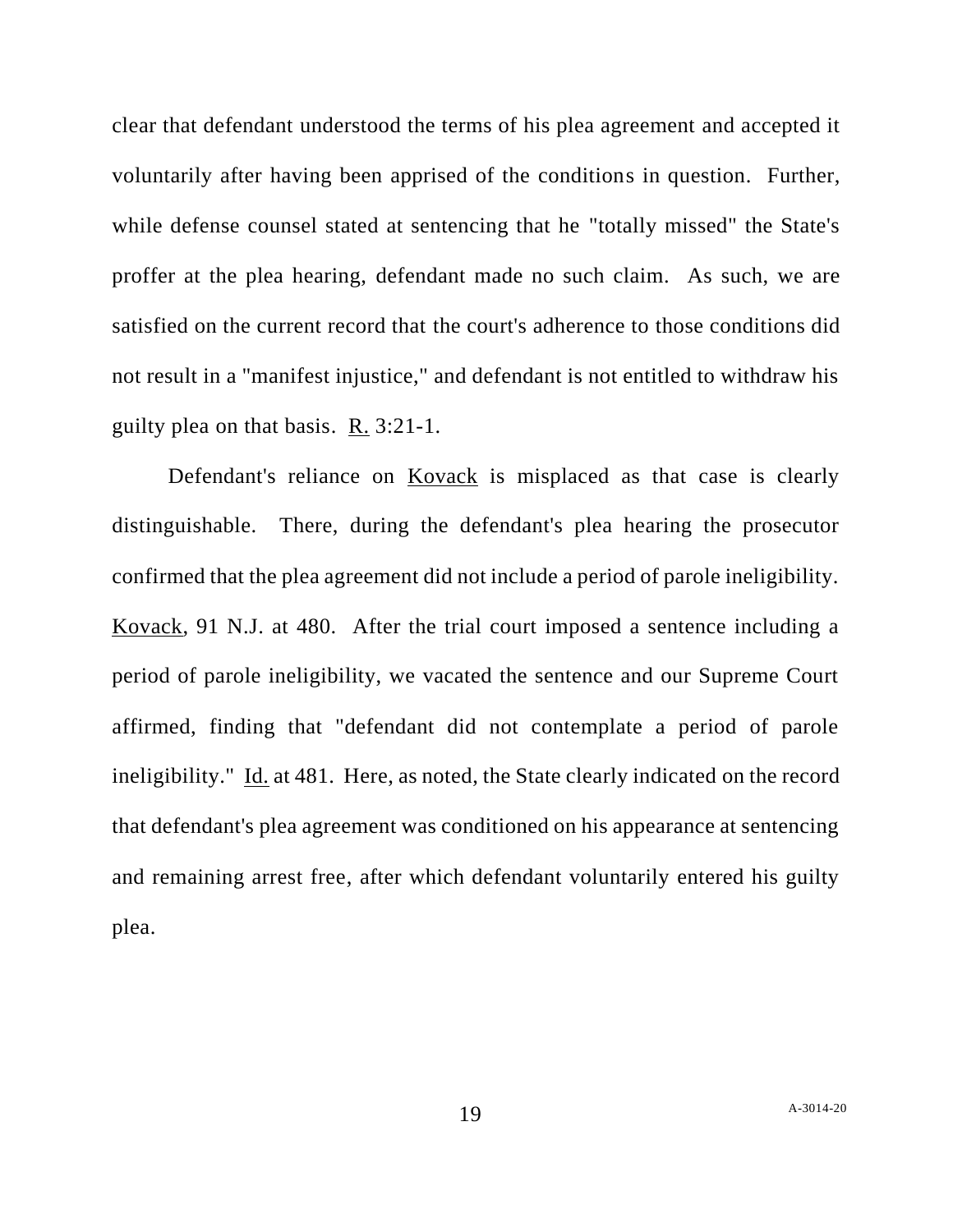III.

In his final point, defendant contends the court committed "three critical" and related errors when it sentenced defendant. First, defendant maintains, by relying upon State v. K.S., 220 N.J. 190, 199 (2015) and State v. Farrell, 61 N.J. 99, 107 (1972), that the court improperly based its application of aggravating factors three, six, and nine on his prior arrests that did not result in convictions. Second, he contends the court improperly found aggravating factor six applicable notwithstanding defendant having only one prior indictable conviction. Third, defendant argues that the court failed to make factual findings supporting its conclusion that there existed a need to deter defendant. We conclude the court failed to adequately explain its sentencing decision, including how defendant's prior arrests influenced its decision. As such, we vacate defendant's sentence and remand for resentencing.

We employ a deferential standard when reviewing a trial court's sentencing decision. State v. Grate, 220 N.J. 317, 337 (2015); State v. Fuentes, 217 N.J. 57, 70 (2014). We must affirm a sentence unless: 1) the trial court failed to follow the sentencing guidelines; 2) the court's findings of aggravating and mitigating factors were not based on competent and credible evidence in the record; or 3) "the [court's] application of the guidelines to the facts of [the] case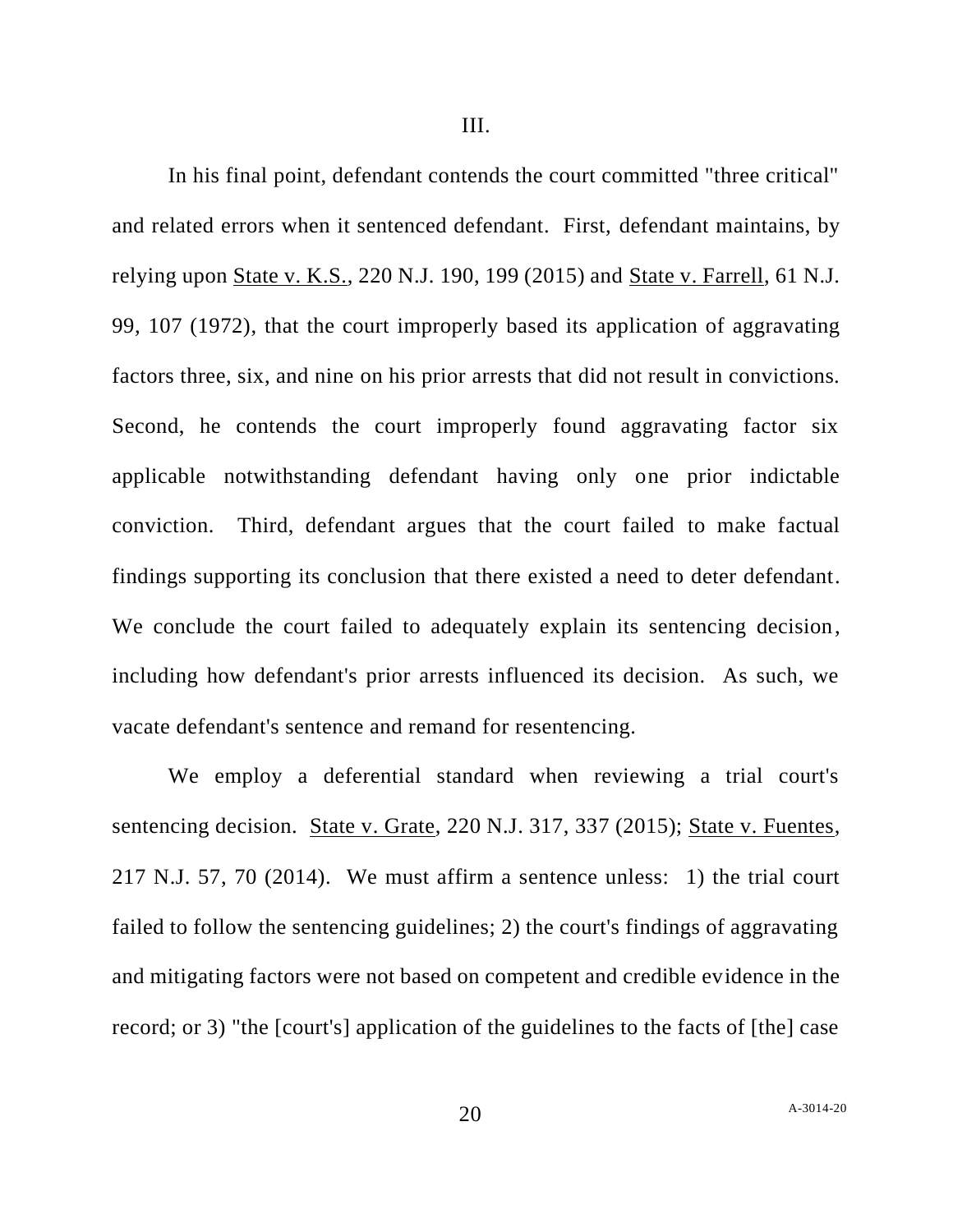makes the sentence clearly unreasonable so as to shock the judicial conscience."

Fuentes, 217 N.J. at 70 (second alteration in original) (quoting State v. Roth, 95 N.J. 334, 364-65 (1984)). Further, a "sentence imposed pursuant to a plea agreement is presumed to be reasonable because a defendant voluntarily '[waived] . . . his rights to a trial in return for the reduction or dismissal of certain charges, recommendations as to sentence and the like.'" Id. at 70-71 (alterations in original) (quoting State v. Davis, 175 N.J. Super. 130, 140 (App. Div. 1980)).

"Although '[a]ppellate review of sentencing is deferential,' that deference presupposes and depends upon the proper application of sentencing considerations." State v. Melvin, 248 N.J. 321, 341 (2021) (alteration in original) (quoting State v. Case, 220 N.J. 49, 65 (2014)). "To facilitate meaningful appellate review, trial judges must explain how they arrived at a particular sentence." Case, 220 N.J. at 64. In imposing a sentence, the court must make an individualized assessment of the defendant based on the facts of the case and the aggravating and mitigating sentencing factors. State v. Jaffe, 220 N.J. 114, 121-22 (2014).

"[T]he judge shall state reasons for imposing [the] sentence including . . . the factual basis supporting a finding of particular aggravating or mitigating factors affecting [the] sentence." State v. A.T.C., 454 N.J. Super. 235, 255 (App.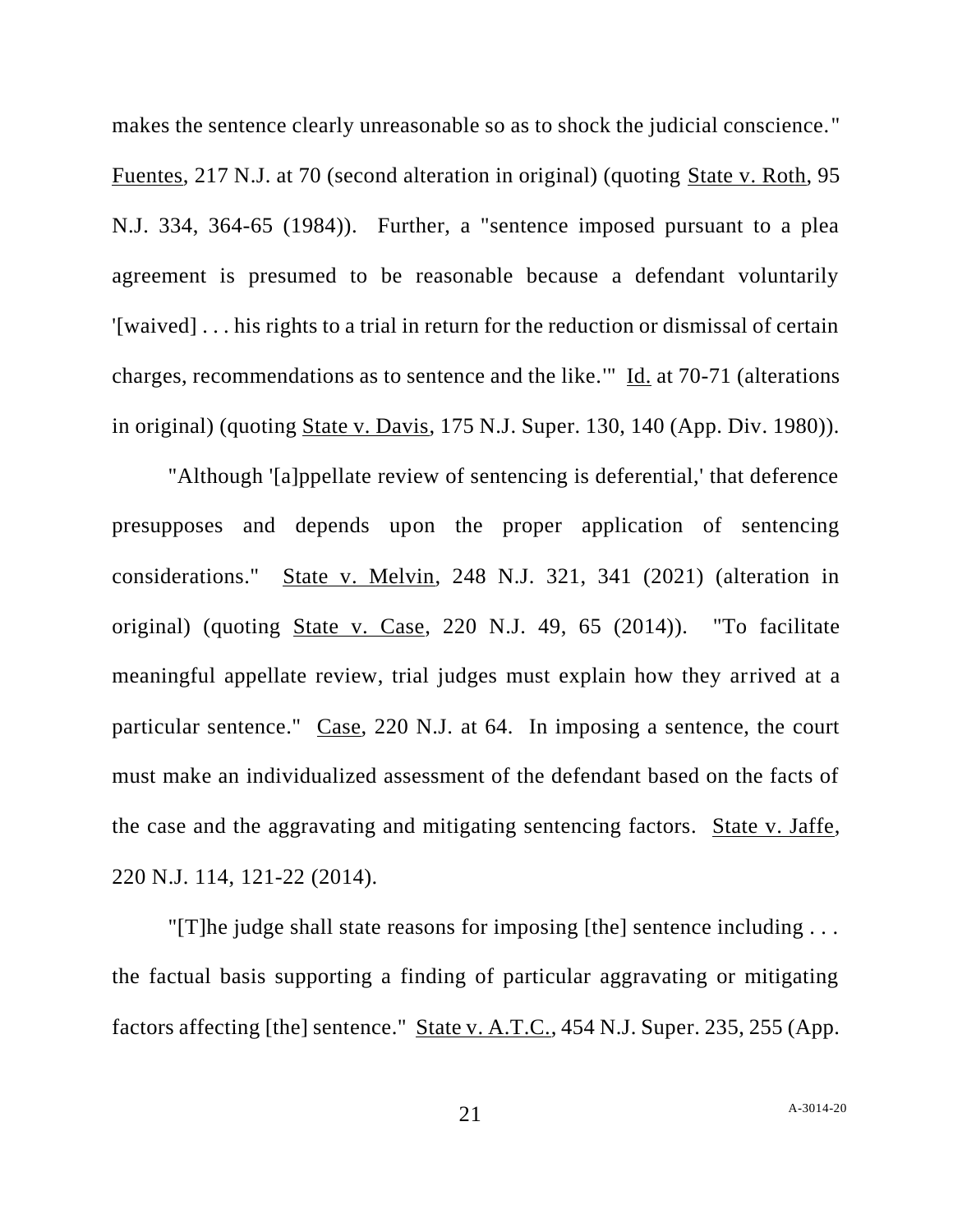Div. 2018) (third alteration in original) (quoting R. 3:21-4(g)). The deferential standard is inapplicable when a sentencing court "merely enumerates [sentencing factors], . . . foregoes a qualitative analysis, or provides 'little insight into the sentencing decision.'" Case, 220 N.J. at 65 (quoting State v. Kruse, 105 N.J. 354, 363 (1987)).

New Jersey case law has limited the ability of sentencing courts to consider a defendant's prior arrests not resulting in convictions. In State v. Green, our Supreme court stated that "many factors, including an arrest record, contribute toward the composite picture of the 'whole man' that the trial court should necessarily have to rationally sentence a defendant." 62 N.J. 547, 566 (1973). It explained "an arrest could be relevant for several reasons" including that a "sentencing judge might find it significant that a defendant who experienced an unwarranted arrest was not deterred by that fact from committing a crime thereafter." Id. at 571. The Court cautioned, however, that "[t]he important limitation of course is that the sentencing judge shall not infer guilt as to any underlying charge with respect to which the defendant does not admit his guilt." Ibid.

In K.S., the Court further constrained courts' reliance on arrests and dismissed charges by "disaprov[ing] of" Green insofar as it allowed courts to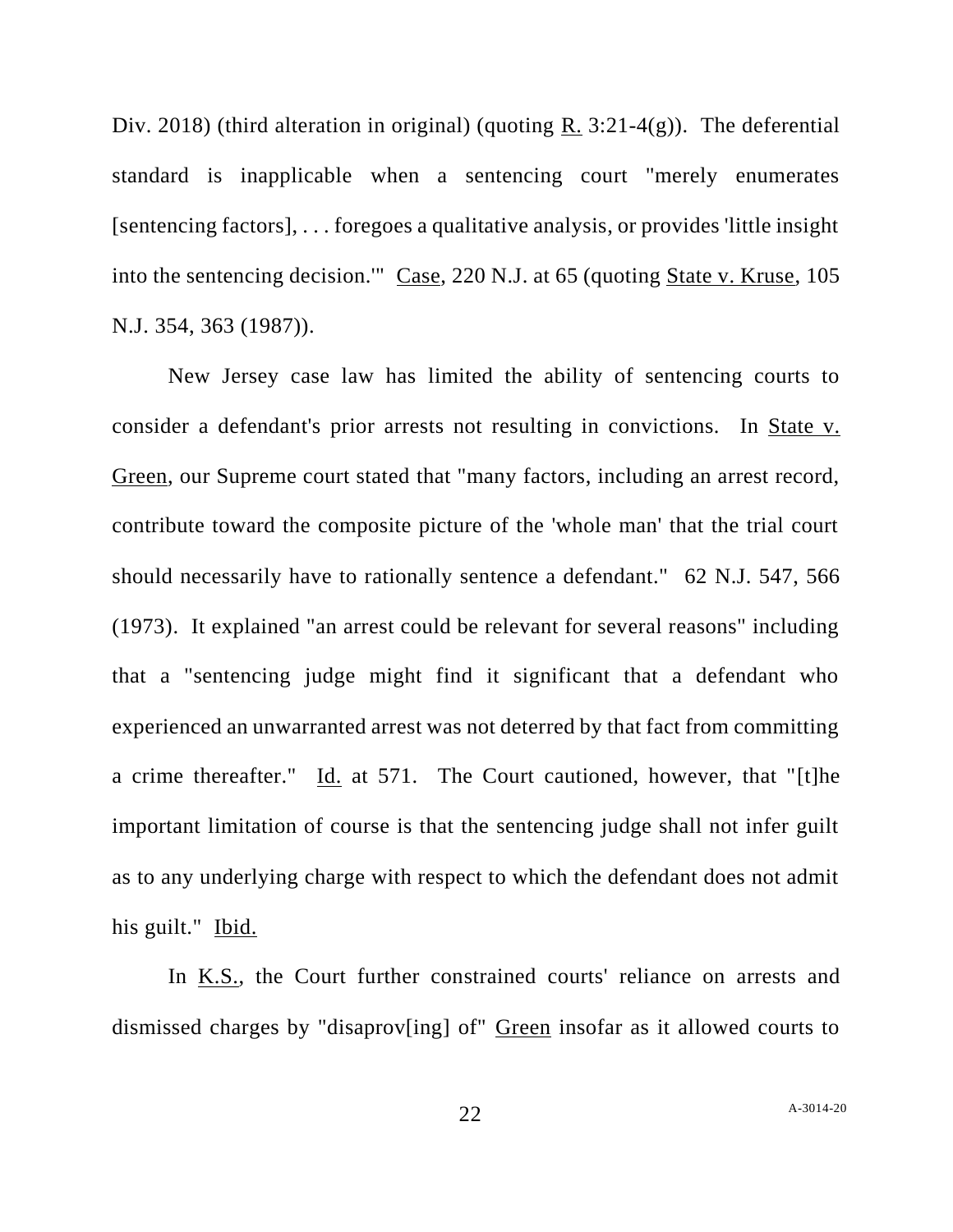consider those facts as they relate to deterrence. See K.S., 220 N.J. at 199. It reasoned "deterrence is directed at persons who have committed wrongful acts." Ibid.

Here, the court did not make sufficient findings concerning its evaluation and application of sentencing factors. Indeed, in applying aggravating factors six and nine, the court failed to provide a "qualitative analysis" and, instead, "merely enumerate[ed]" the sentencing factors. Case, 220 N.J. at 65.

The court also made multiple references to defendant's prior arrests not resulting in convictions without explaining how the arrests factored into its sentencing decision. As such, we cannot determine whether the court improperly inferred defendant's guilt as to those arrests, see Green, 62 N.J. at 571, nor to which sentencing factors the court found the arrests relevant, see A.T.C., 454 N.J. Super. at 255. In essence, the court's findings precluded any "meaningful appellate review" and, as such, we are constrained to remand for resentencing. Case, 220 N.J. at 64. Further, to the extent we can discern the court's reasoning, it appears to have improperly considered defendant's arrests not resulting in convictions as proof of the need to deter defendant from violating the law, contrary to K.S. 220 N.J. at 199.